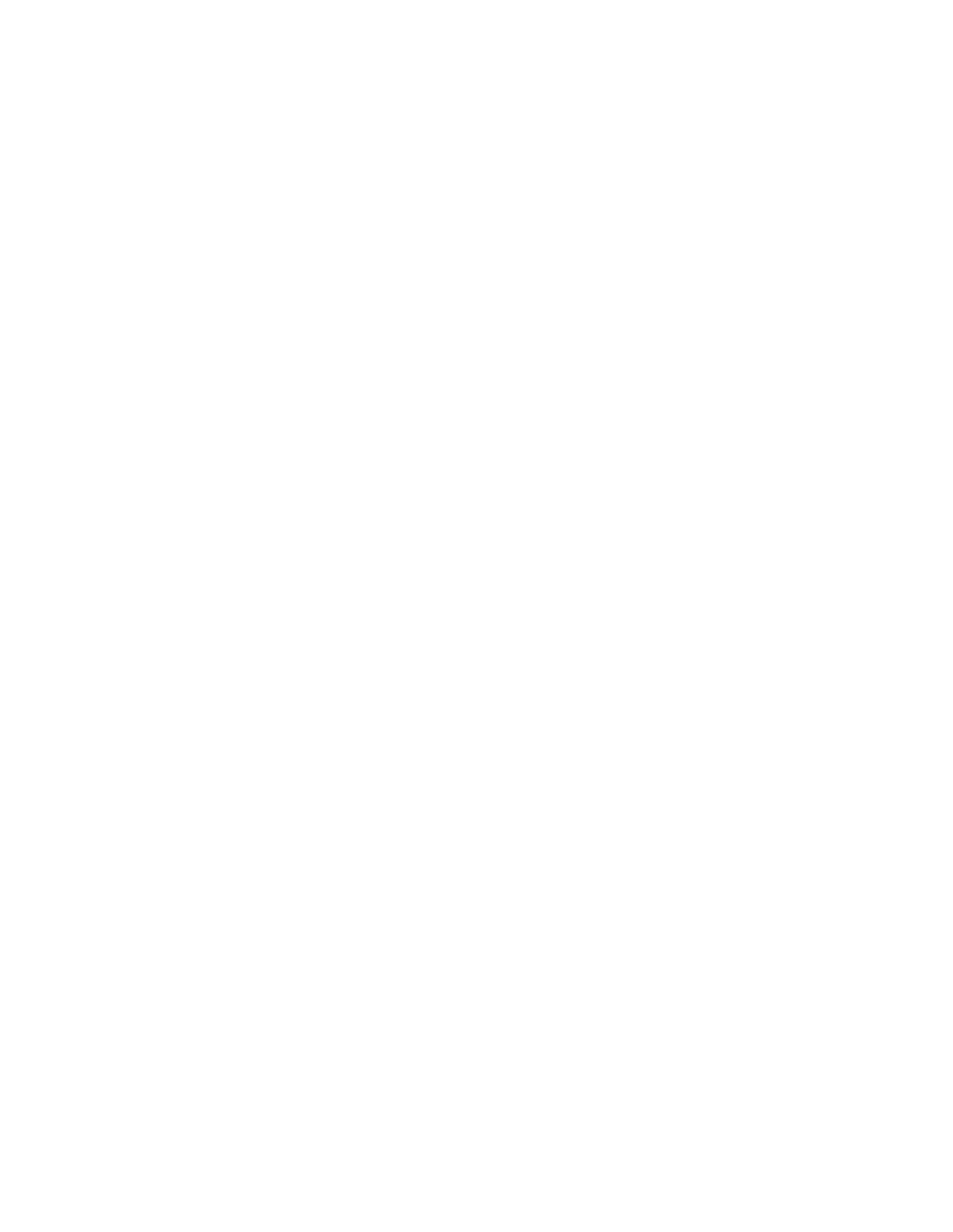## **FOREWORD**

As world population increases and the world economy expands, so does the demand for natural resources. An accurate assessment of the Nation's mineral resources must include not only the resources available in the ground but also those that become available through recycling. Supplying this information to decisionmakers is an essential part of the USGS commitment to providing the science that society needs to meet natural resource and environmental challenges.

The U.S. Geological Survey is authorized by Congress to collect, analyze, and disseminate data on the domestic and international supply of and demand for minerals essential to the U.S. economy and national security. This information on mineral occurrence, production, use, and recycling helps policymakers manage resources wisely.

USGS Circular 1196, "Flow Studies for Recycling Metal Commodities in the United States," presents the results of flow studies for recycling 26 metal commodities, from aluminum to zinc. These metals are a key component of the U.S. economy. Overall, recycling accounts for more than half of the U.S. metal supply by weight and roughly 40 percent by value.

> Charles G. Groat Director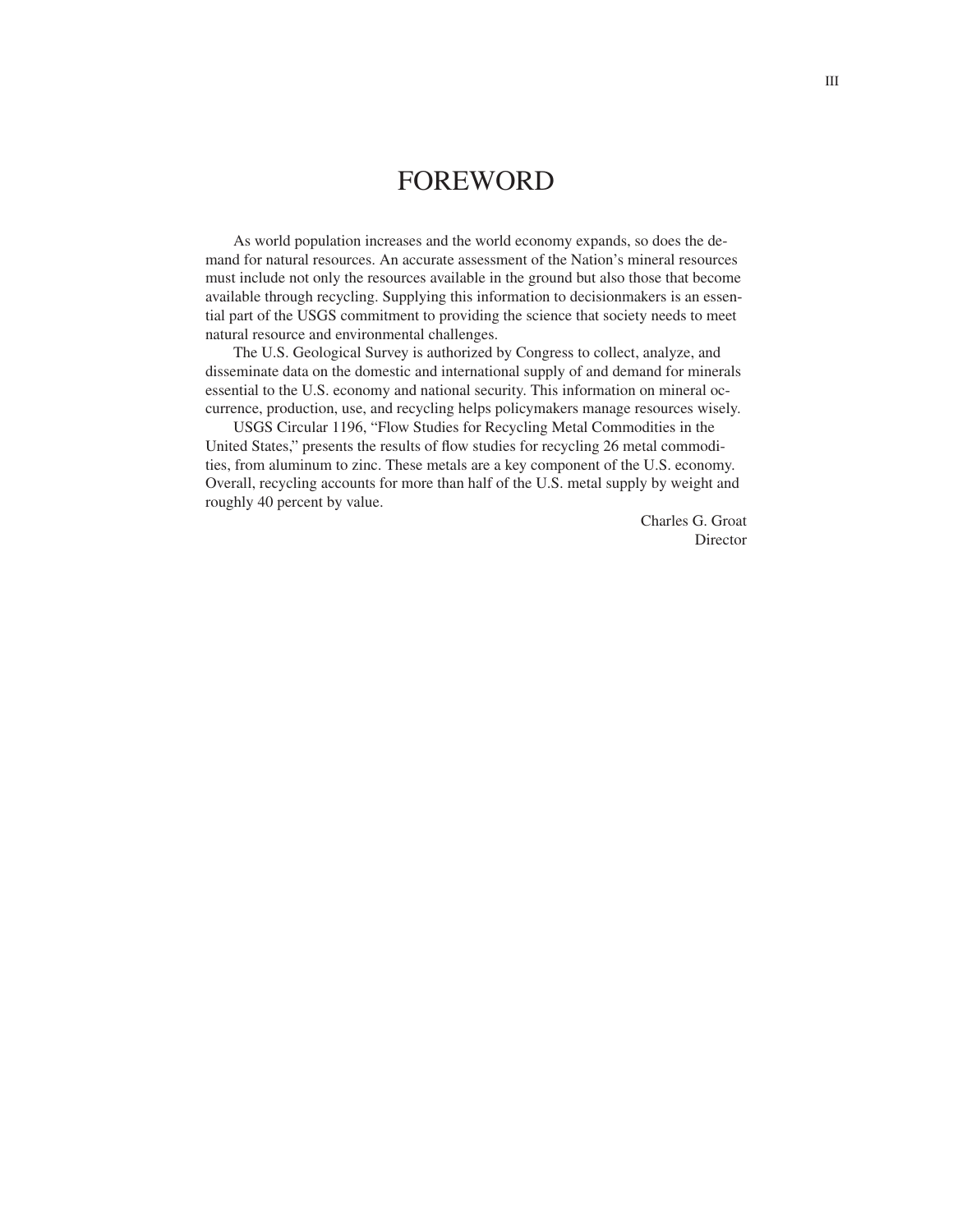### **CONTENTS**

# **FIGURES**

| 2. Graph showing U.S. aluminum consumption, by end-use sector, from 1980 |  |
|--------------------------------------------------------------------------|--|
|                                                                          |  |
| 3. Graph showing annual average U.S. primary aluminum metal prices from  |  |

## **TABLE**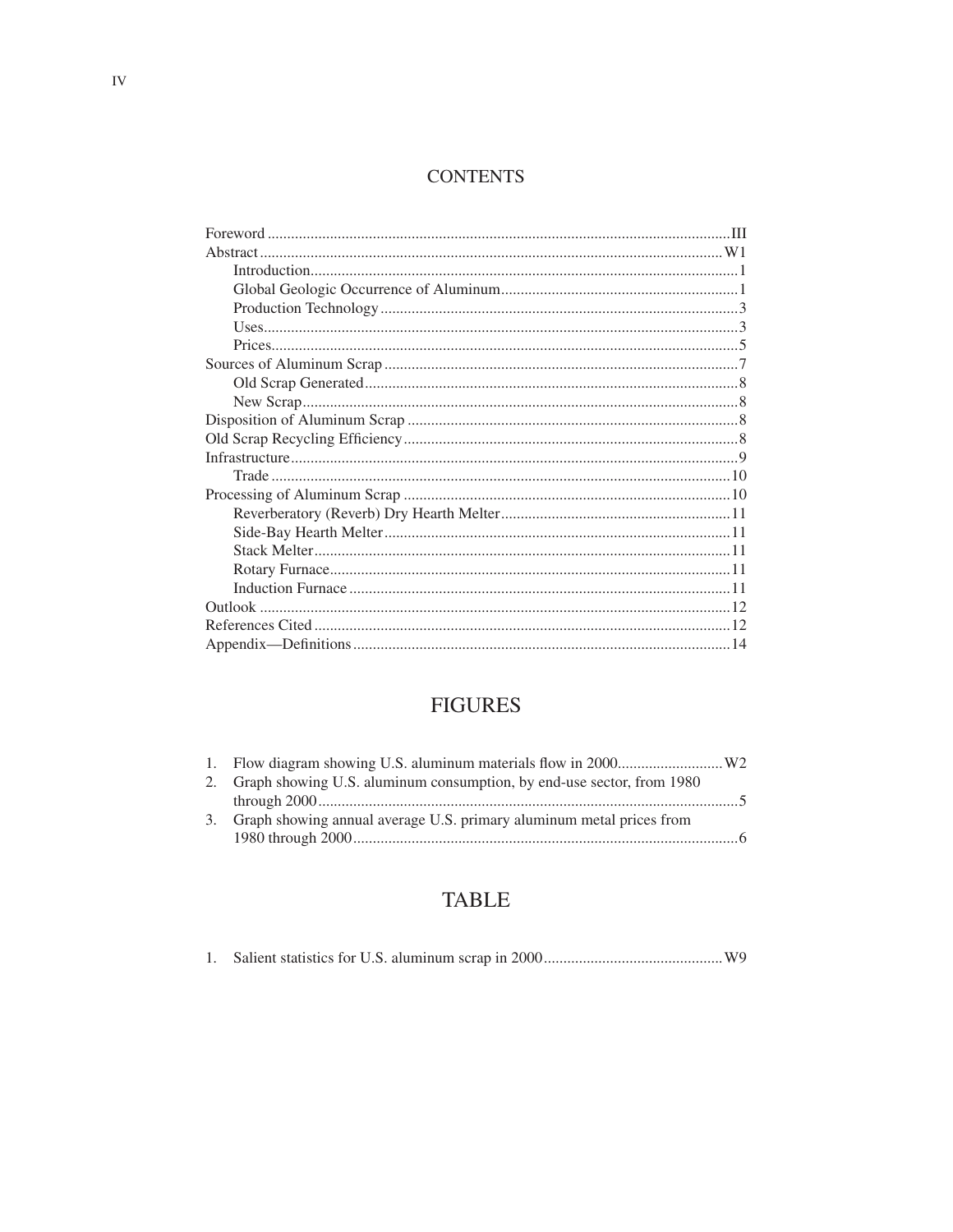| <b>Multiply</b>                    | Bv    | To obtain                       |  |  |
|------------------------------------|-------|---------------------------------|--|--|
| <i>Mass</i>                        |       |                                 |  |  |
| kilogram (kg)                      | 2.205 | pound avoirdupois (lb)          |  |  |
| metric ton $(t, 1,000 \text{ kg})$ | .102  | ton, short $(2,000 \text{ lb})$ |  |  |

# **Conversion Factors**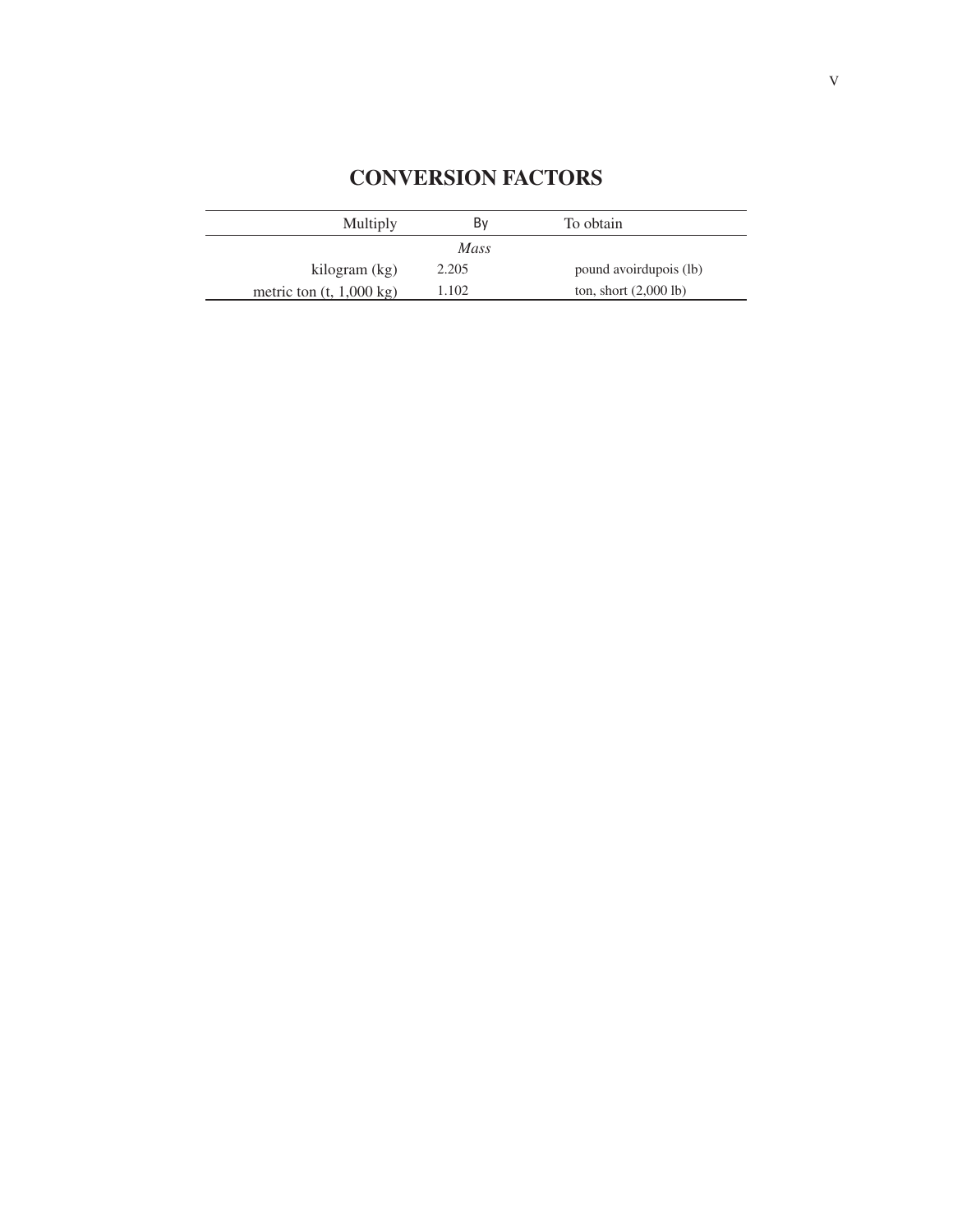# Flow Studies for Recycling Metal Commodities in the United States **Aluminum Recycling in the United States in 2000**

By Patricia A. Plunkert

#### **Abstract**

As one of a series of reports on metals recycling, this report discusses the flow of aluminum from production through its uses with particular emphasis on the recycling of industrial scrap (new scrap) and used products (old scrap) in 2000. This materials flow study includes a description of aluminum supply and demand factors for the United States to illustrate the extent of aluminum recycling and to identify recycling trends. Understanding the system of materials flow from source to ultimate disposition can assist in improving the management of natural resources in a manner that is compatible with sound environmental practices. In 2000, the old scrap recycling efficiency for aluminum was estimated to be 42 percent. Almost 60 percent of the aluminum that was recycled in 2000 came from new scrap, and the recycling rate was estimated to be 36 percent. The principal source of old scrap was recycled aluminum beverage cans.

#### **Introduction**

This materials flow study of aluminum, as shown in figure 1, is intended to provide a snapshot of the flow of materials through the U.S. aluminum industry in 2000. It identifies sources and distribution of U.S. aluminum supply with particular emphasis on the flow of aluminum scrap. In 2000, approximately 36 percent of the aluminum supply in the United States came from recycled aluminum.

#### **Global Geologic Occurrence of Aluminum**

Aluminum is the third most abundant element in the Earth's crust, surpassed in abundance only by oxygen and silicon. Although it comprises about 8 percent of the Earth's crust, it is not found free in nature, but always in combination with other elements. Bauxite, which is a rock that consists of one or more aluminum hydroxide minerals, is the principal raw material used by the aluminum industry for the production of aluminum metal. The types of bauxite used are trihydrate, which consists chiefly of gibbsite,  $Al_2O_3$ <sup>3</sup>H<sub>2</sub>O; monohydrate, which consists mainly of boehmite,  $Al_2O_3\text{--}H_2O$ ; and mixed bauxite, which consists of gibbsite and boehmite. Bauxite deposits have formed chiefly by the weathering of aluminous rock; some have been transported to their

present locations, but most are residual accumulations from which most constituents of the parent rock, other than alumina  $(Al_2O_3)$ , have been leached. Conditions favorable for the formation of bauxite are warm tropical climate, abundant rainfall, aluminous parent rocks that have high permeability and good subsurface drainage, and long periods of tectonic stability that permit deep weathering and preservation of land surfaces (Patterson and Dyni, 1973).

Bauxite occurs in rocks that range in age from Precambrian to Holocene, and many deposits in the tropics are probably still forming. Most deposits of gibbsitic bauxite are located in the tropics. A few occur in the temperate belts, but the climate was probably tropical or subtropical at the time they were formed. Nearly all gibbsite type deposits are of Cenozoic age. Deposits of boehmitic bauxite occur chiefly in southern Europe, the Commonwealth of Independent States (CIS), Turkey, and China. Most boehmite deposits are associated with carbonate rocks of Jurassic and Cretaceous age but a few are of Paleozoic age. Though most of these deposits are north of the tropics, they could have formed under tropical conditions. Mixed bauxites containing gibbsite and boehmite tend to be more abundant in Paleozoic and Mesozoic deposits than in younger rocks (Patterson and others, 1986, p. B1).

In 2000, 22 countries reported bauxite mine production. Australia, Brazil, Guinea, and Jamaica accounted for about 70 percent of the total bauxite mined that year. The aluminum industry consumes nearly 90 percent of the bauxite mined; the remainder is used in many different types of abrasives, chemicals, refractories, and miscellaneous products. This study addresses only the flow of metallurgical-grade bauxite, which is bauxite that ultimately is converted to aluminum metal.

The proportion of trihydrate and monohydrate ores in this type of bauxite differs from deposit to deposit as do the type and amount of impurities like clay, iron oxide, silica, and titania. Most commercial bauxites have a minimum  $Al_2O_3$ content of 50 to 55 percent with a texture that ranges from powdery clay to hard indurated masses. There is often greater tolerance for variations in impurity levels in bauxites used for metal production than those used for other applications, such as abrasives and refractories (Russell, 1999, p. 19-20).

#### **Production Technology**

The extraction of aluminum from its ore and subsequent processing into finished products takes place in a series of suc-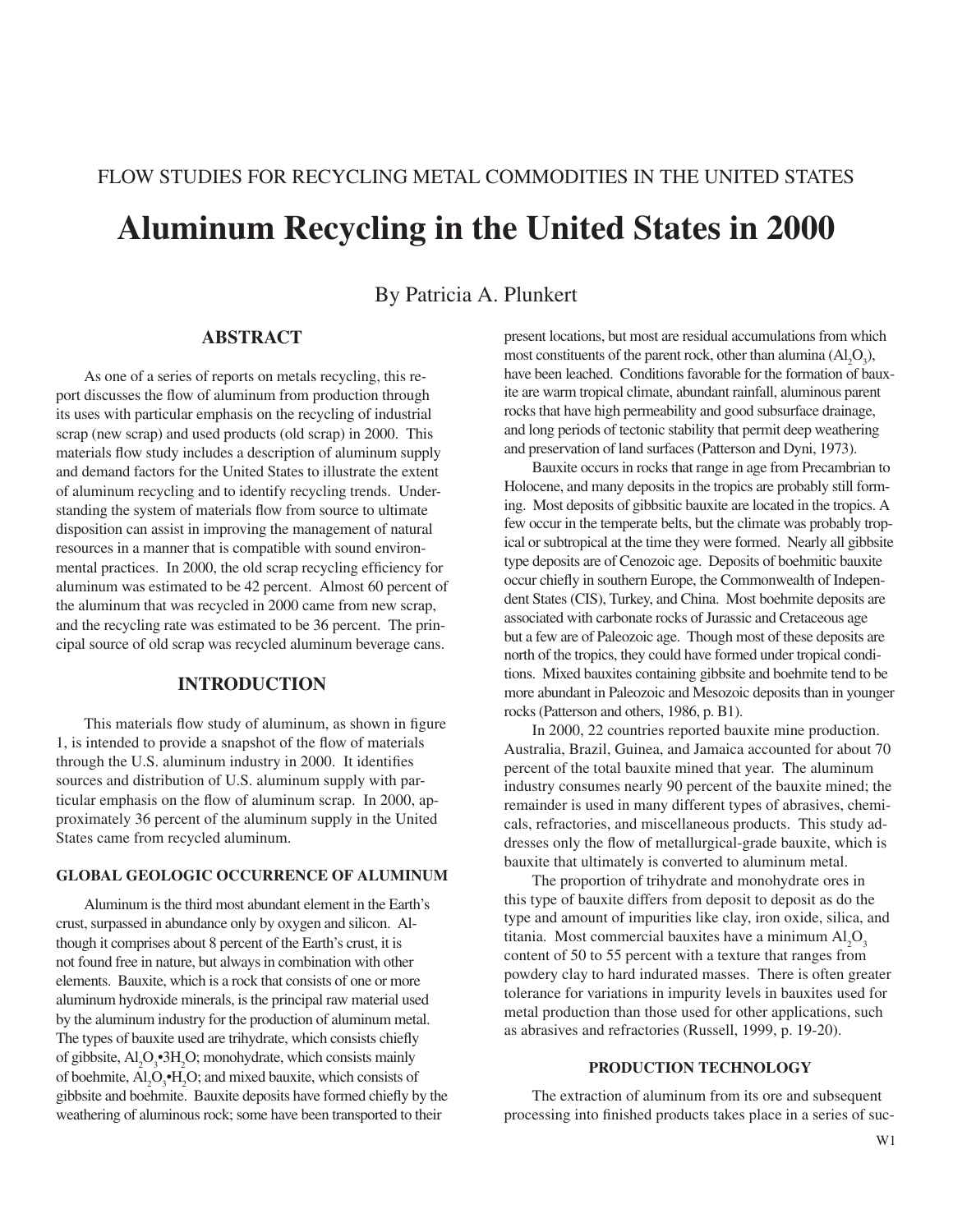

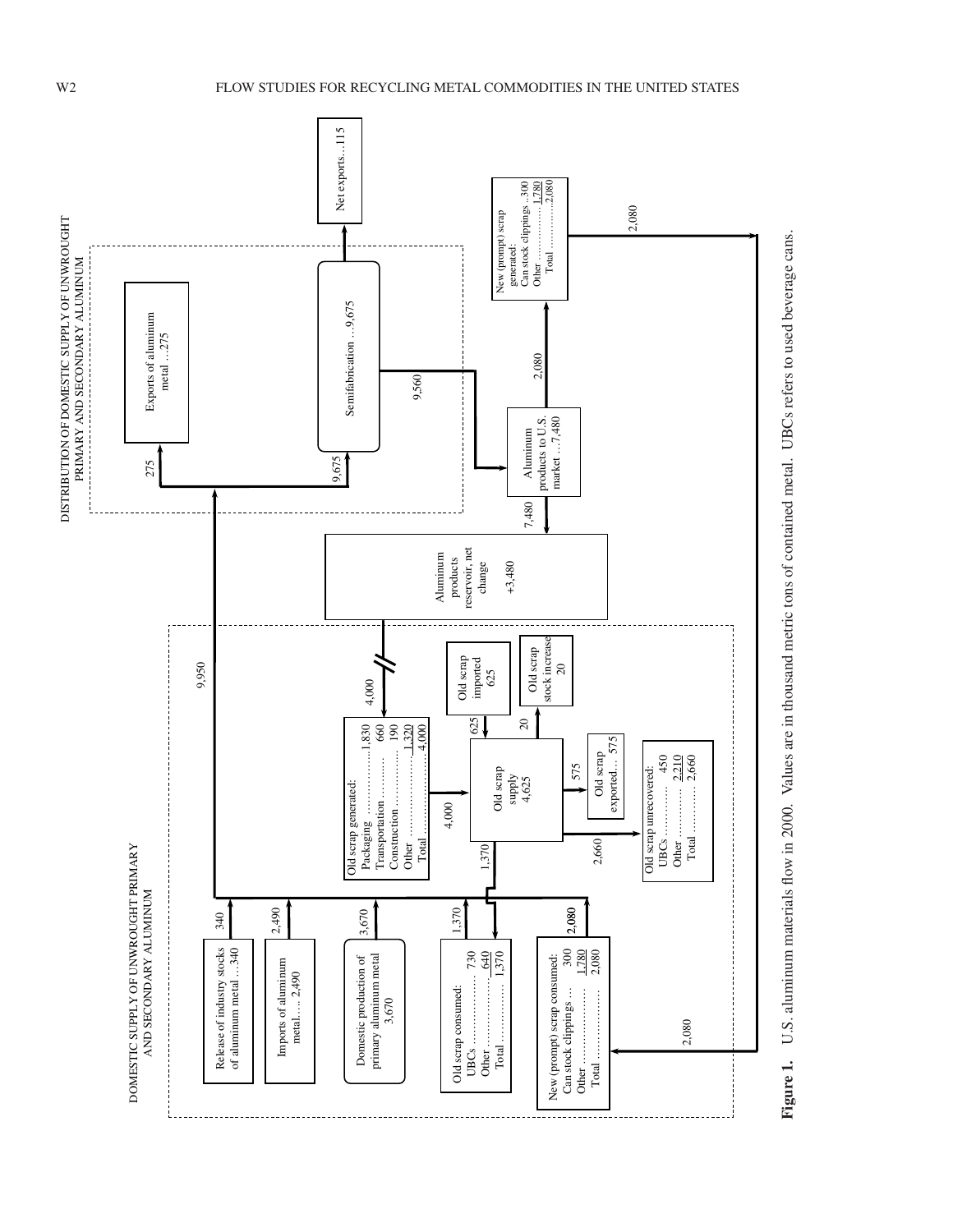cessive operations, each of which is largely independent of the other and generally located at different plant sites. After the bauxite is mined, it is sent to a refinery for conversion to alumina and finally to a smelter to extract the metal. The metal, which is either molten or cast into ingots and billets, is sent to fabrication plants where it is rolled, extruded, or cast into plates, sheets, bars, and other shapes. These semifabricated products are manufactured into consumer products.

Most bauxite ores are mined by open pit methods, and treatment at the mine site is usually confined to crushing, washing, and drying operations. Ore that is transported appreciable distances is often dried before shipment, which can result in savings in shipping costs that will more than offset the drying costs. The degree to which a specific bauxite is dried depends in part on its handling and dusting characteristics.

The starting material for electrolytic smelting of aluminum is pure anhydrous aluminum oxide  $(Al_2O_3)$  called alumina. Virtually all alumina commercially produced from bauxite is obtained by a process patented by Karl Josef Bayer (Austria) in 1888. The Bayer process involves a caustic leach of the bauxite at elevated temperature and pressure followed by separation of the resulting sodium aluminate solution and selective precipitation of the aluminum as the hydrated aluminum oxide  $(Al_2O_3 \cdot 3H_2O)$ . The filtered and washed alumina trihydrate is then calcined for use in making metal.

Throughout the world, primary aluminum is produced by the electrolysis of alumina in molten fluoride salt. This is, in essence, the process that Charles Martin Hall (United States) and Paul Louis Toussaint Héroult (France) independently invented in 1886, which is named after them, though its efficiency has been significantly improved over the years. In the Hall-Héroult process, alumina is dissolved in an electrolyte of molten cryolite ( $\text{Na}_3\text{AlF}_6$ ). For each metric ton of aluminum produced, the smelting process consumes, in addition to large amounts of electrical energy, about 1.95 metric tons of alumina. As the electric current flows through the electrolyte, it reduces the dissolved alumina into its component elements as metallic aluminum and oxygen gas. When the oxygen reacts with the carbon anodes, bubbles of carbon monoxide and carbon dioxide gas are formed. Liquid aluminum settles on the bottom of the cell and periodically is siphoned off by vacuum into crucibles. The metal, in either molten or cast form, is then transferred to plants that produce plate, sheet, bar, forgings, cast parts, and other semifabricated products before being sent to fabricators that produce finished products for the consumer (Altenpohl, 1998, p. 7-25).

#### **Uses**

Aluminum is used in virtually all segments of the economy. Its physical properties enhance its versatility. The metal is lightweight, ductile, malleable, and corrosion resistant and is a good conductor of heat and electricity. Unalloyed aluminum is soft and has limited strength. The addition of small quantities of alloying elements, such as copper, magnesium, manganese, nickel, silicon, and zinc, can increase the hardness, strength, and other properties of aluminum. Adding to aluminum's adaptability is the fact that it can be fabricated into desired forms and shapes by every major metalworking technique—cast, rolled, forged, extruded, drawn, or machined.

Aluminum in alloyed and unalloyed forms is suitable for use in a wide variety of products for the consumer and capital goods markets. The largest markets are transportation, packaging, construction, electrical, consumer durables, and machinery and equipment (fig. 2).

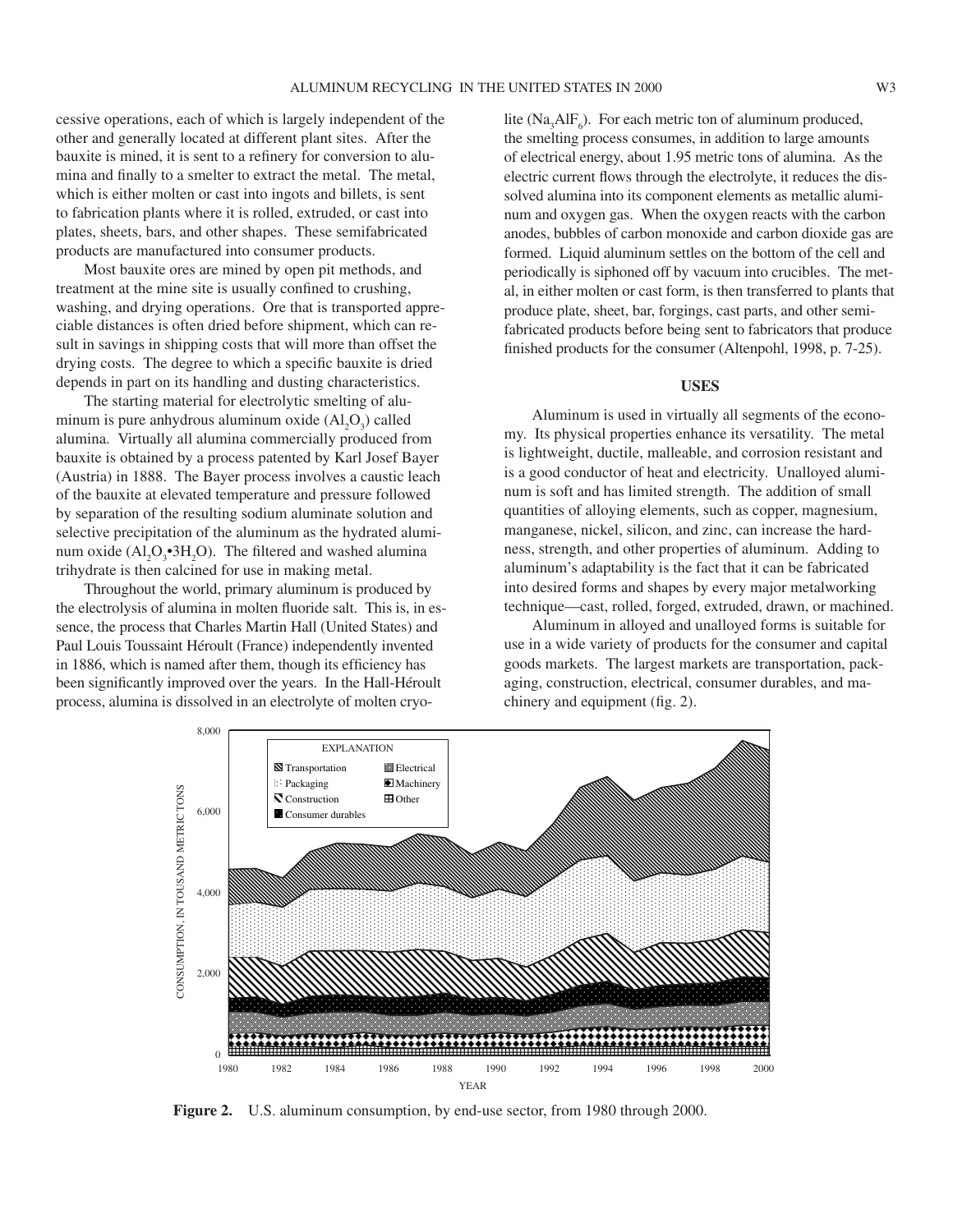The transportation sector, which is the largest single market for aluminum worldwide, includes the manufacture of automobiles, buses, trailers, ships, railroad and subway cars, as well as aerospace applications and mobile homes. In recent years, aluminum has made significant inroads into the automotive industry. Its light weight and recyclability have provided the impetus for the increased use of aluminum to help meet new and more stringent corporate average fuel efficiency (CAFE) standards. The use of aluminum for truck and automobile engine blocks and cylinder heads, heat exchangers, transmission housings, engine parts, and wheels has increased steadily during the past decade. Aluminum use in some body sheet applications has increased as well. In 2000, automotive and light truck applications represented approximately 20 percent of U.S. aluminum shipments, which was equivalent to an average aluminum content of 117 kilograms (kg) (257 pounds) per vehicle (Aluminum Association Inc., undated b).

The International Aluminium Institute (undated b) has estimated that 90 percent of truck trailers have aluminium bodies as do long-distance buses and cargo containers. Aluminum components reduce the weight of tractor-trailers, which allows them to reduce fuel costs and to carry a bigger load without exceeding highway weight limits.

The success of the modern commercial aviation industry has depended upon aluminum. The metal's combination of lightness, strength, and workability, as well as its abundance and low cost, makes it an ideal material for mass-produced commercial aircraft. Aluminum, which is the primary aircraft material, comprises about 80 percent of an aircraft's unladen weight. The standard Boeing 747 jumbo jet contains approximately 75,000 kg of aluminum (International Aluminium Institute, undated a).

In the United States, aluminum used by the packaging and container industry in such products as beverage cans, food containers, and household and institutional foil ranked second to transportation in total shipments. The largest single segment of this market is aluminum beverage cans. As reported by the Can Manufacturers Institute (2001, p. 16), aluminum beverage can shipments in the United States were approximately 100 billion cans in 2000. Beverage cans in the United States are made almost exclusively of aluminum. Because of consumer preference, however, aluminum faces stiffer competition from steel cans and glass and plastic containers in other areas of the world and, therefore, accounts for a smaller percentage of total beverage container demand in those countries.

In addition to competition from other materials, the evolution of manufacturing technology has also affected aluminum demand in the container industry. The first use of aluminum in beverage containers was the easy-open ring-pull aluminum ends on tinplate cans. The first all aluminum can was introduced in the late 1960s. Over time, the thickness of aluminum can body stock has been significantly reduced, which has led to an increased yield of cans per pound of aluminum. The average yield of cans per pound of aluminum has increased by 50 percent to more than 33 cans in

2000 from just under 22 cans in 1972 (Aluminum Association Inc., 2001). This increased yield, which lowered the aluminum can's average unit cost and weight, has contributed to its overall growth and dominance over steel in the beverage container industry.

Aluminum foil is used in containers and packaging for food, cosmetics, and pharmaceuticals. Foil is light, strong, flexible, and durable and provides a barrier against light, odor, moisture, and bacteria.

The third largest domestic market for aluminum and the largest market in most other areas of the world is the building and construction industry. An estimated 20 percent of the world's aluminum production goes into the building and construction sector principally in the form of sheet and extrusions. In Europe alone, consumption of aluminum for construction has risen to more than 1.5 million metric tons per year (Mt/yr) in 2000 from more than 100,000 metric tons per year (t/yr) in 1960. Exterior building applications include curtain walling, window frames, siding and roofing, greenhouses and conservatories, scaffolding and ladders, and, more recently, the supporting frames for solar panels. Interior uses include partitions, cast door handles, staircases, and heating and air conditioning systems. Aluminum's high strength-to-weight ratio allows architects to meet desired performance specifications while minimizing the load on a building's support structure. Other advantages are long service life, low maintenance, and design flexibility (Metal Bulletin Monthly, 2001).

The foregoing are the three dominant markets for aluminum. Its physical and chemical characteristics, however, make aluminum suitable for a myriad of other applications, such as transmission wiring, consumer durables, signage, sporting equipment, and cookware.

#### **Prices**

The monthly average U.S. market price of primary aluminum metal fluctuated throughout 2000. The average began the year at 80.1 cents per pound and by December had fallen to 74.3 cents per pound. The average price for the year, however, increased to 74.6 cents per pound in 2000 from 65.7 cents per pound in 1999. The London Metal Exchange (LME) cash price for high-grade primary aluminum ingot followed the same general trend as the U.S. market price. The 2000 average annual LME cash price was 70.3 cents per pound (Platts Metals Week, 2001).

Purchase prices for aluminum scrap, which closely track those for primary metal, also fluctuated during the year and closed at lower levels than those at the beginning of the year. The yearend price ranges for selected types of aluminum scrap were as follows: mixed low-copper-content aluminum clips, 47.5 to 48.5 cents per pound; clean dry aluminum turnings, 40 to 41 cents per pound; and old sheet and cast aluminum, 38.5 to 39.5 cents per pound. Aluminum producers' buying price range for processed and delivered aluminum used beverage cans (UBCs) also closed lower at yearend. The price range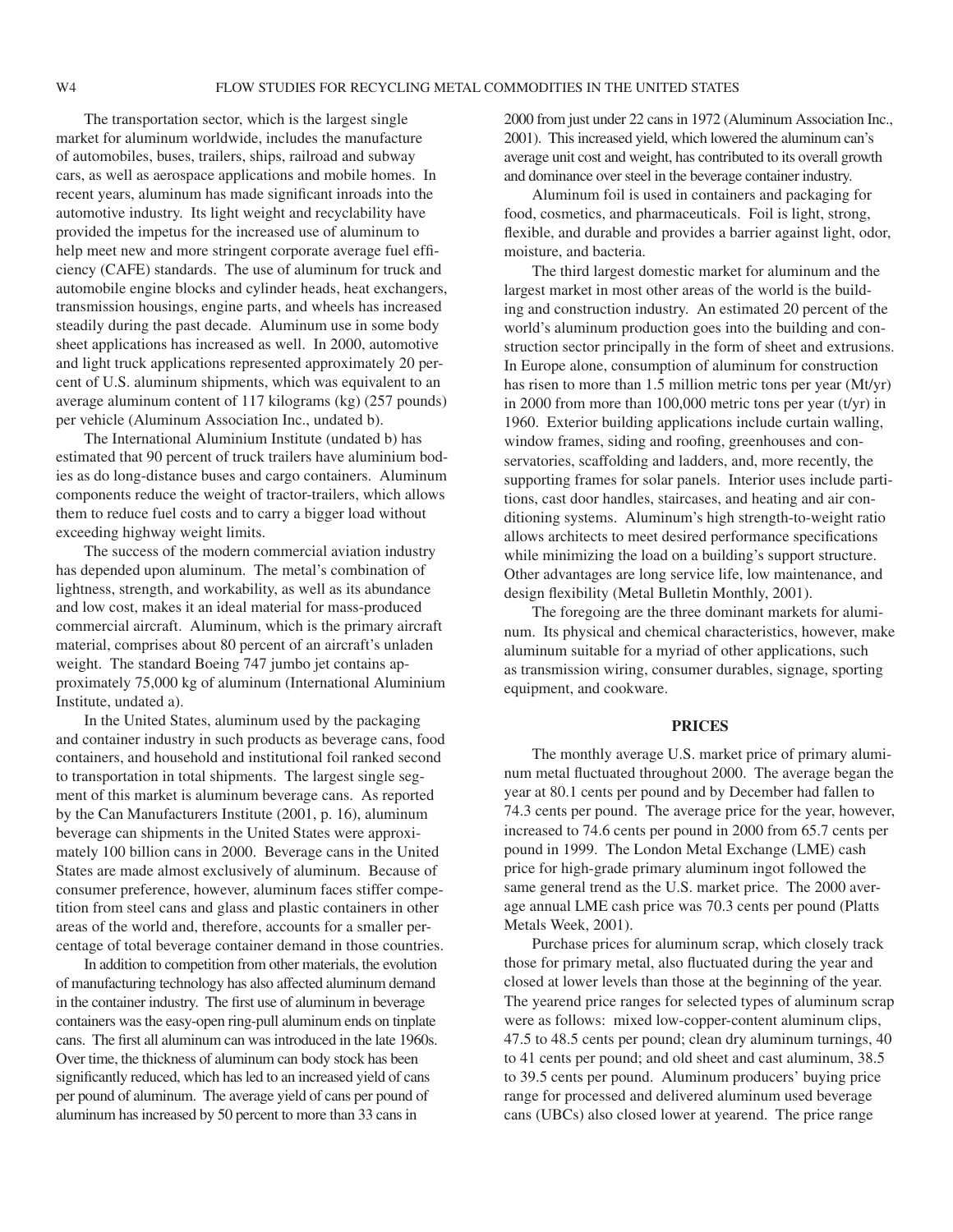began the year at 57 to 59 cents per pound and closed the year at 53 to 54 cents per pound (American Metal Market, 2001a). The monthly average transaction price for aluminum UBCs also decreased during 2000. The monthly average began the year at 62.9 cents per pound and had fallen to 53.9 cents per pound by December. Similar to the trend of the U.S. market price of primary aluminum ingot, however, the annual average transaction price of 57.7 cents per pound for aluminum UBCs in 2000 was higher than the 1999 annual average of 50.6 cents per pound (Container Recycling Report, 2001).

The yearend indicator prices for selected secondary aluminum alloy ingots also decreased significantly compared with those of 1999. The closing prices for 2000 were as follows: alloy 380 (1 percent zinc content), 68.7 cents per pound; alloy 360 (0.6 percent copper content), 74.1 cents per pound; alloy 413 (0.6 percent copper content), 73.8 cents per pound; and alloy 319, 72.7 cents per pound (American Metal Market, 2001b). The annual average U.S. market price for A-380 alloy (3 percent zinc content) in 2000 was 65.6 cents per pound, and the average annual LME cash price for a similar 380 alloy was 55.2 cents per pound (Platts Metals Week, 2001).

From the late 1970s and throughout the 1980s, aluminum prices, for the most part, reflected the law of supply and demand (fig. 3). During the early 1980s, the aluminum industry suffered from a period of oversupply, high inventories, excess capacity, and weak demand, which caused aluminum prices to tumble. By 1986, excess capacity had been permanently closed, inventories were low, and the worldwide demand for aluminum made a dramatic surge upward. This extremely tight supply and demand situation, which continued throughout 1987 and 1988, brought about a dramatic increase in aluminum prices.

During the 1990s, the speculative effect of the futures market began to exert its presence on aluminum prices. Prices were not only reacting to the laws of supply and demand, but also to the perceived direction of the market as reflected on the futures exchanges.

In the early 1990s, the major influence on aluminum prices was the dissolution of the Soviet Union. To generate hard currency, large quantities of Russian aluminum ingot entered the world market. Unfortunately, the aluminum market had just entered an economic downturn and was unable to absorb the Russian material. This period of oversupply, decreasing demand, and increasing inventories depressed world aluminum prices.

By the mid-1990s, production cutbacks, increased demand, declining inventories, and the perceived improvement in the world market led to a dramatic rebound in aluminum prices. Prices began to cycle downward again during the late 1990s as the economic crisis in the Asian market exerted pressure on the prices of several commodities, which included aluminum. Once again, the aluminum market was entering a period of oversupply. The perceived downward influences of the Asian crisis, however, may have hastened the decline in prices before the actual oversupply condition in the marketplace (Plunkert, 1999).

#### **Sources of Aluminum Scrap**

The secondary aluminum industry started shortly before World War I at a time when the United States had only one primary aluminum producer. A secondary industry was not



**Figure 3.** Annual average U.S. primary aluminum metal prices from 1980 through 2000.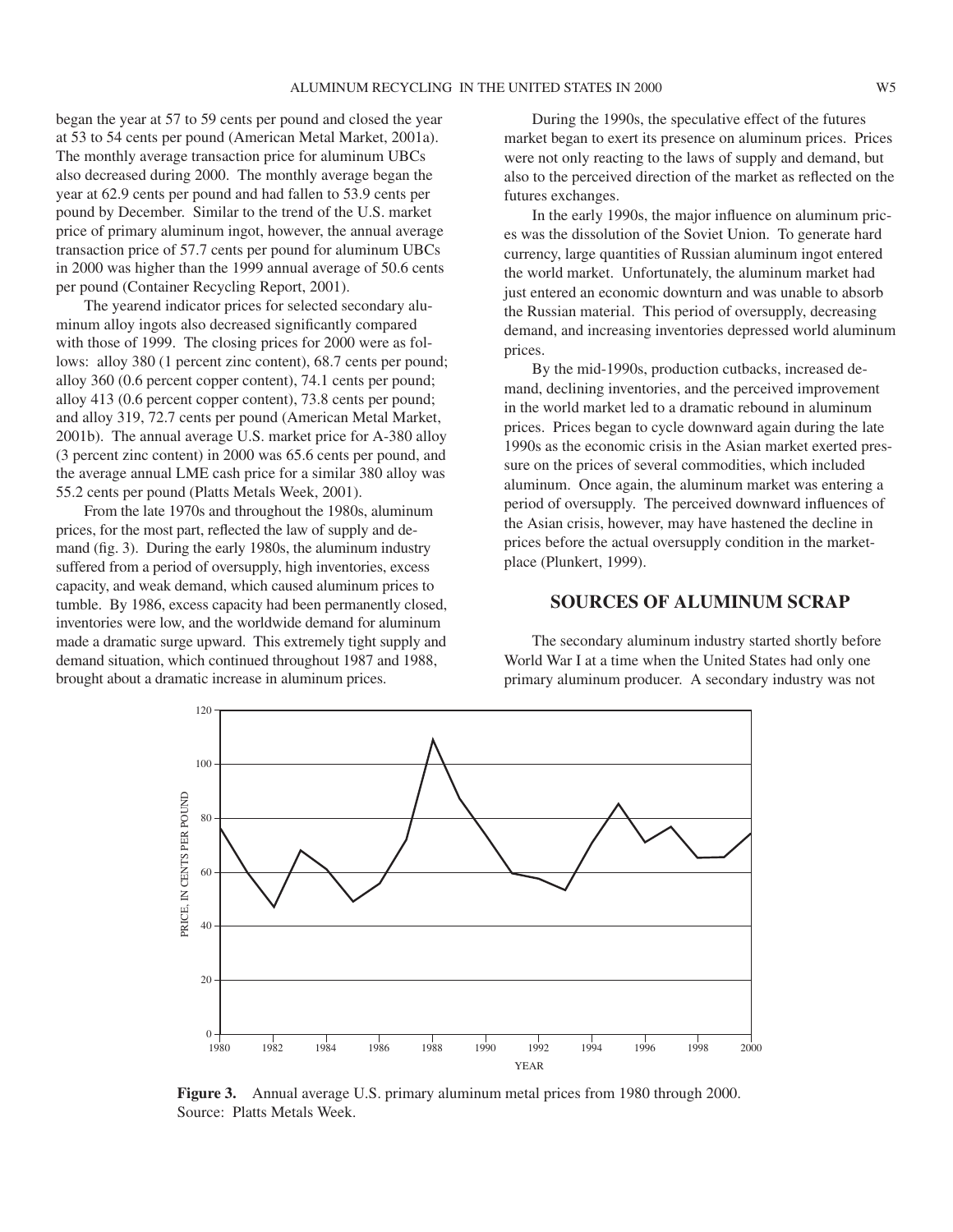needed prior to that time because the supply of aluminum scrap was limited. Although the secondary industry did grow during World War I and thereafter, that growth was modest until World War II. Secondary smelters emerged from the war years with the technology needed to process huge quantities of aircraft scrap and aluminum product manufacturing (new) scrap (Plunkert, 1990).

Aluminum recovery from scrap has become an important component of the supply and demand relationship in the United States. Increased costs for energy and growing concerns over waste management have provided the impetus for increased recycling rates, but it is the economics of recycling that has sustained the growth of the market for recycled aluminum. Only about 5 to 8 percent of the energy required to produce primary aluminum ingot is needed to produce recycled aluminum ingot. In addition, to achieve a given output of ingot, recycled aluminum requires only about 10 percent of the capital equipment compared with primary aluminum. The economics of recycled aluminum are even more attractive in light of the fact that a large part of the raw materials currently used for virgin aluminum production in the United States is imported. Because the value of recycling is universally recognized, the market for recycled aluminum is robust. In this competitive market, recyclers take an active role in attracting aluminum for recycling, thus minimizing the amount of aluminum disposed into the solid waste stream (Aluminum Association Inc., 1998, p. 4).

Aluminum recovered from scrap has shown a fifteenfold increase since 1950. In addition to improvements in recycling technologies, some of the increase in aluminum scrap recovery can be attributed to a changing and growing end-use consumption pattern. Aluminum products developed for the construction, transportation, and electrical industries tend to have a fairly long life cycle and are slow to enter the scrap supply stream. The emergence of the aluminum beverage can in the mid-1960s with a life cycle of as little as 60 days added dramatically to the potential aluminum scrap supply.

Initially, the public treated aluminum cans as a discardable product. It was not until the early 1970s that can recycling began to accelerate as the public and the industry recognized the economic and ecological advantages of recycling. In the 1980s, Materials Recovery Facilities (MRFs) gave new prominence to the job of collecting, sorting, and processing waste materials. Millions of households participate in curbside recycling programs, which provide the materials for MRFs, and chief among the recovered materials are aluminum cans. Although aluminum cans may be small in comparative tonnage to other materials in the waste stream, it is their monetary value that is often essential to the economic survival of these facilities. During the past 20 years, industry recycling centers and MRFs have facilitated the collection of aluminum UBCs.

In 2000, the U.S. Geological Survey (USGS) estimated that almost 3.5 million metric tons (Mt) of metal was recovered from purchased aluminum scrap. Of this total, approximately 40 percent was recovered from old scrap. Of the old scrap processed, approximately one-half was recovered from aluminum UBCs.

Table 1 is the basis for the data shown in figure 1. Definitions of the terms used in the table are detailed in the Appendix. Statistical data for the various types of old and new scrap consumed by the domestic recycling industries are reported to the USGS on a monthly and annual basis and are published in the USGS Mineral Industry Surveys and Minerals Yearbook series. Data on trade were obtained from monthly reports published by the U.S. Census Bureau.

**Table 1.** Salient statistics for U.S. aluminum scrap in 2000.

[Values in thousand metric tons, metal content, unless otherwise specified]

| Old scrap: |               |
|------------|---------------|
|            | 4,000         |
|            | 1,370         |
|            | \$1.9 billion |
|            | 42 percent    |
|            | 4.625         |
|            | 2.660         |
|            | 2.080         |
|            | 60:40         |
|            | 36 percent    |
|            | 50            |
|            | \$96 million  |

1 Aluminum content of products theoretically becoming obsolete in the United States in 2000. It excludes dissipative uses and net U.S. imports of finished products containing aluminum in the year of consumption.

2 Aluminum content of aluminum products that were recycled in 2000.

3 (Old scrap consumed plus old scrap exported) divided by (old scrap generated plus old scrap imports minus old scrap stock increase).

4 Old scrap generated plus old scrap imports.

5 (Old scrap generated plus old scrap imports) minus old scrap stock increase minus old scrap consumed minus old scrap exports.

6 Metal content of prompt industrial aluminum scrap (excluding home scrap).

7 Ratio of quantities consumed, in percent.

8 This is the fraction of supply that is scrap on an annual basis. It is defined as old plus new scrap consumed divided by apparent supply (primary plus secondary production (old plus new scrap) plus imports minus exports plus adjustment for Government and industry stock changes), in percent.

9 Trade in scrap is assumed to be old scrap.

#### **Old Scrap Generated**

Old scrap is a product of obsolescence and becomes available to the secondary industry when durable and nondurable consumer products are discarded. To determine the quantity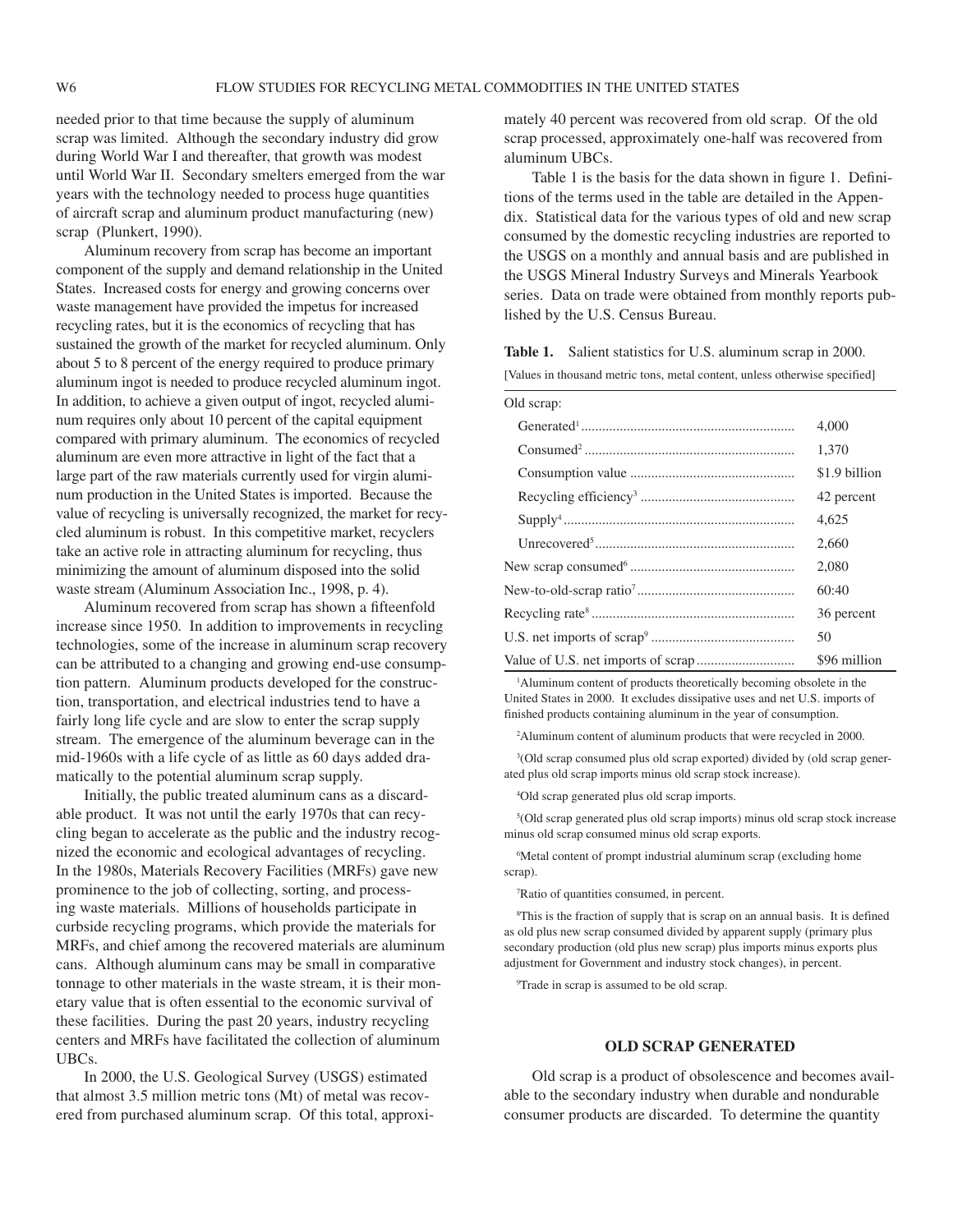of old scrap available to be recycled for a specific period of time, estimates of the lifetimes for various aluminum-containing products are combined with historical end-use data to determine a theoretical availability of old scrap for a given period of time. The end-use data are based on shipment data published by Aluminum Association Inc. in their Annual Statistical Review and factored into the calculated apparent consumption for a specific period. For example, the average life of the transportation component of consumption was estimated to be 25 years. Because the aluminum consumed in transportation applications was estimated to be 663,000 t in 1975 (Aluminum Association percentage distribution times apparent consumption), which is 25 years prior to the study period of 2000, this is the quantity of material that is included in the "old scrap generated" figure for the transportation sector for 2000. The same type of estimation procedure with varying product lifetimes was used for the other end-use categories; namely, packaging, building and construction, consumer durables, electrical, machinery and equipment, and other. Although the life cycle for an aluminum beverage can has been estimated to be as little as 60 days, a life cycle estimate of 1 year was used for the packaging component of the calculation. This should not introduce much distortion because shipments to that sector are relatively stable.

#### **New Scrap**

New scrap is aluminum metal that never reached a consumer. Also referred to as "prompt" or "new industrial," the scrap is generated from aluminum wrought and cast products as they are processed by fabricators into consumer or industrial products. Home scrap, which is new scrap that is recycled within the company that generated the scrap and consequently seldom enters the commercial secondary market, is not included in this study. Prompt industrial scrap, however, is new scrap from a fabricator that does not choose to or is not equipped to recycle the scrap. This scrap then enters the secondary market. New scrap may include aluminum solids, clippings, stampings, and cuttings; borings and turnings that are generated during machining operations; melt residues, such as skimmings, drosses, spillings, and sweepings; and obsolete and surplus metal products that do not enter the market owing to quality control or other product specifications (Aluminum Association Inc., 1998, p. 4).

#### **Disposition of Aluminum Scrap**

Scrap has its greatest value when it is returned directly to the same product from which it was manufactured. New scrap, such as sheet side trim, turnings, and ingot butts, is essentially the same metal quality as the fabricated or semifabricated product from which it was generated and hence is higher valued. Class scrap from the can manufacturing process is a good example of a well-defined new scrap. The composition of class scrap will fall into a very narrow range independent of the initial manufacturer. Because the processor must have a good idea of the scrap chemistry to effectively blend the material to make the final alloy, processors are usually willing to pay for the assurance of a known chemistry. If the chemistry of the scrap is less well defined, then the processor cannot predict the exact chemistry after melting. In the case of a secondary smelter that produces specification ingot, the lack of knowledge can mean additional processing time at the end of a melt cycle owing to compositional adjustments. This additional processing cost is often reflected in a lower valuation of the scrap input. The more a scrap processor knows about the scrap chemistry, the more effectively the processor can use it (Peterson, 2003).

#### **Old Scrap Recycling Efficiency**

Recycling efficiency shows the relation between what is theoretically available for recycling and what is and is not recovered. By definition, this relation is the amount of old scrap consumed plus old scrap exports divided by the sum of old scrap generated plus old scrap imports plus or minus old scrap stock changes. Each component used to determine the relation is considered in terms of recoverable metal content. The recycling efficiency for old scrap was calculated to be 42 percent for 2000 (table 1). If aluminum recovery from new scrap is included in the calculation, then the recycling efficiency for aluminum increases to 60 percent. Factors that would lead to underestimating old scrap recycling efficiency could be underestimates of the amount of scrap consumed or exported and overestimates of old scrap supply if the average product lives by market segment were too short. The opposites of these factors could lead to an overestimation of recycling efficiency. All scrap imports and exports were assumed to be old scrap. Also, no attempt has been made to estimate the aluminum consumed in dissipative uses or the aluminum content of finished products that may have entered or exited the domestic flow of material through international traded goods. An economic model was developed by Bruggink (2000) of Alcoa Inc. that can be used to forecast aluminum scrap supply by source and to examine the impact of changes in old scrap recovery rates on the U.S. supply system.

#### **Infrastructure**

The aluminum recycling industry is characterized by companies that fit one of the following profiles: large integrated aluminum producers, independent manufacturers of wrought products (shaped for end product use), producers of secondary-specification alloy ingot, and toll processors that reclaim metal for producers without taking title to the recoverable scrap or dross. Industrial aluminum recyclers range from single small plants to multiplant operations. Production of individual companies can range from 5,000 t/yr to 1 Mt/yr of recycled metal.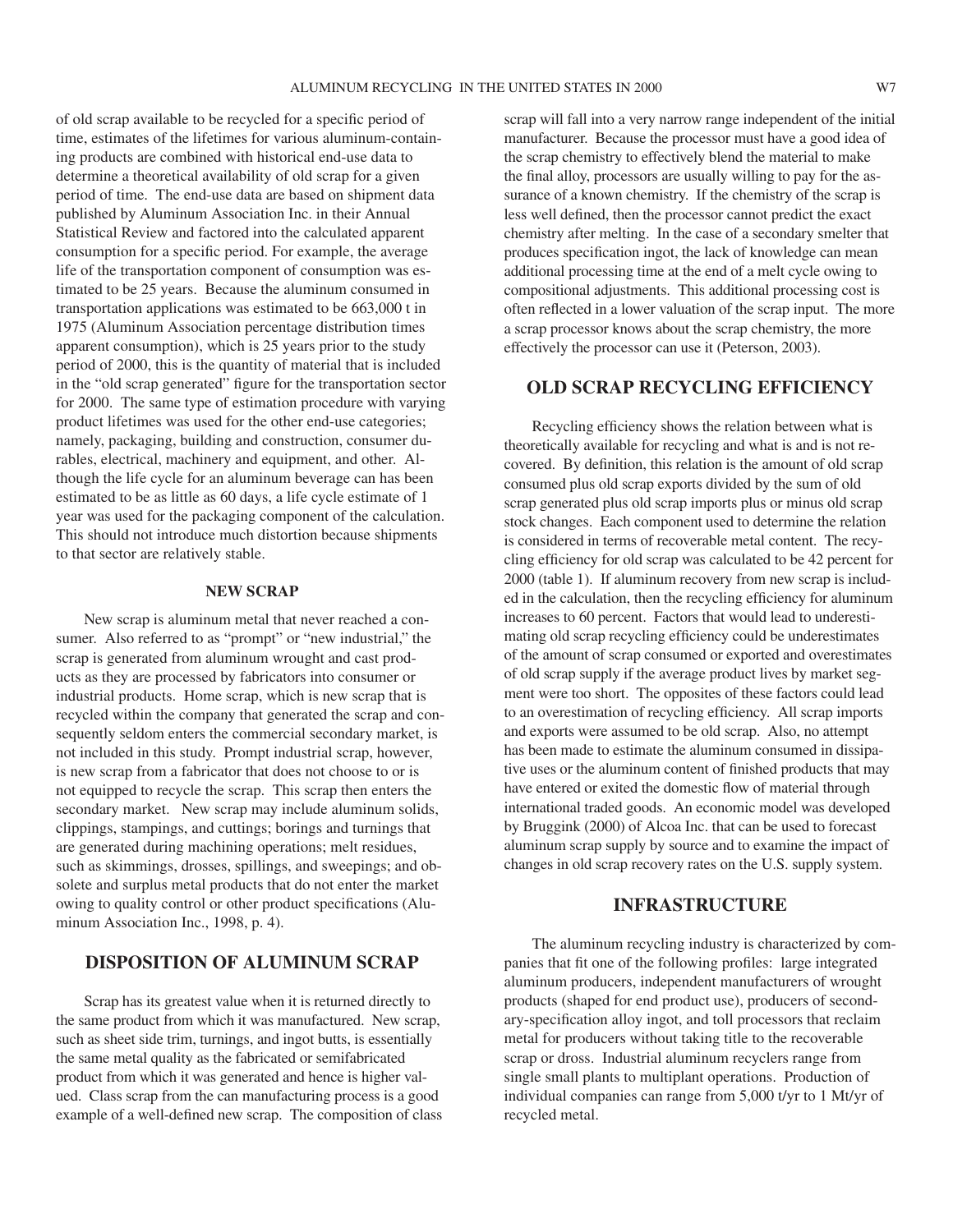An aluminum recycler may perform at least one of the following activities:

- UBC Processing—Aluminum is recovered from UBCs and new scrap generated by the canmaking process. This forms a closed-loop scrap source that recycles used cans back into new can sheet.
- Secondary Specification Aluminum Alloys Production— Aluminum is recovered from scrap of various sources to produce a specific alloy ingot for a customer. The end product is commonly called specification aluminum alloy and includes 18 different alloys, each of which has a specific chemical composition. The specific alloy is dependent on the customer's intended end product, such as an automobile part or other consumer product.
- Remelt Secondary Ingot (RSI) Production—Aluminum scrap is recycled into an intermediate product without a specific chemical composition, which can then be sold into the market. The customer will then remelt the ingot (hence the name) and add alloys to meet the unique chemical specifications of the intended end product.
- Deoxidation Ingot Production—Aluminum is recovered for steel deoxidizer products, which are important in the steelmaking process. The end product may take the form of various aluminum shapes—shot, cones, stars, or pyramid shapes.
- Dross Processing—Aluminum is recovered from dross, which is a byproduct that forms in furnaces during normal melt processing. Dross contains aluminum that ranges from 10 to 80 percent entrained with other metal oxide impurities formed during the melting process, which include chloride, fluoride, and aluminum oxides. In this process, the aluminum is recovered from the dross either mechanically or by adding salts during the melting process. The recovered aluminum may be returned to a customer through a tolling relationship as molten metal or RSI.

Excluding fabricating mills with remelt facilities, the U.S. secondary aluminum industry comprises approximately 50 companies or plants that produce foundry ingot and/or scrap ingot billet (Aluminum Association Inc., undated a).

#### **TRADE**

Aluminum scrap is traded in the international marketplace. Price and shipping costs are usually the determining factors in choosing whether to sell scrap in the domestic market or the international market. U.S. trade in aluminum scrap has grown dramatically during the past 40 years. Most of the scrap shipped into the United States comes from Canada. In 2000, the United States received almost one-half of its scrap imports from Canada. Canada has also become the major recipient of scrap exports from the United States. In 2000, almost 40 percent of the United States exports of aluminum scrap were shipped to Canada.

#### **Processing of Aluminum Scrap**

Scrap dealers and brokers play a key role in the efficient collection and processing of aluminum scrap. The scrap dealer serves as a collection point for scrap aluminum by buying old aluminum products and cans from the public. A strength of scrap dealers is the built-in collection and transportation systems connected to their operations. This includes trailer drop-off or roll-off containers to collect scrap at the point of generation. This helps ensure a captive source and quality-assured supply. Scrap dealers vary in size and in degree of processing sophistication. A scrap dealer may have shredding and compacting machinery for the initial processing of scrap. Smaller dealers and yards with little or no processing capabilities tend to sell their scrap to larger dealers either directly or through a scrap broker.

Another important source of aluminum scrap is the scrap broker who, like the dealer, often trades in several different kinds of metal. The broker adds liquidity to the market by acting as a go-between for the dealer and consumer. Brokers can also act as an inventory point for just-in-time manufacturing.

The secondary aluminum recycling industry uses relatively simple processes. Two general types of scrap are available—furnace-ready scrap and scrap requiring some preprocessing. The preprocessing steps that involve crushing and/or shredding and drying can be done by either the scrap consumer or the scrap dealer. The shredders and crushers are used for size reduction and for iron removal; several sets of magnets often are placed at the exit end of the crusher to remove any iron-containing scrap that was included in the aluminum scrap. The typical dryer resembles a rotary kiln with an afterburner and baghouse for pollution control. The dryer's function is to remove contaminants, such as cutting oils, plastic, and other organics. The removal of contaminants helps to minimize air pollution from the melting furnaces and to minimize the amount of oxidation while melting (Viland, 1990).

A number of methods are used to melt aluminum scrap. Most have evolved from conventional aluminum melting technologies or are simple adaptations of preexisting technologies. The major methods are discussed below (Peterson, 2003).

#### **Reverberatory (Reverb) Dry Hearth Melter**

This is conventional technology for melting T-bar, RSI, and mill scrap. This furnace is basically a refractory-lined box with burners. The furnaces can be either stationary or tilting with the latter style producing better quality metal. Large pieces of scrap placed in the empty furnace hearth melt by direct flame contact or through heat transfer by radiation to form a pool of molten metal, which is then drawn off for later use. Care must be taken when charging lighter gauge materials to place them at the bottom of the solid load so that excessive oxidation does not occur. Melt loss for lighter gauge materials with this style of furnace can be high. No flux is used with these furnaces.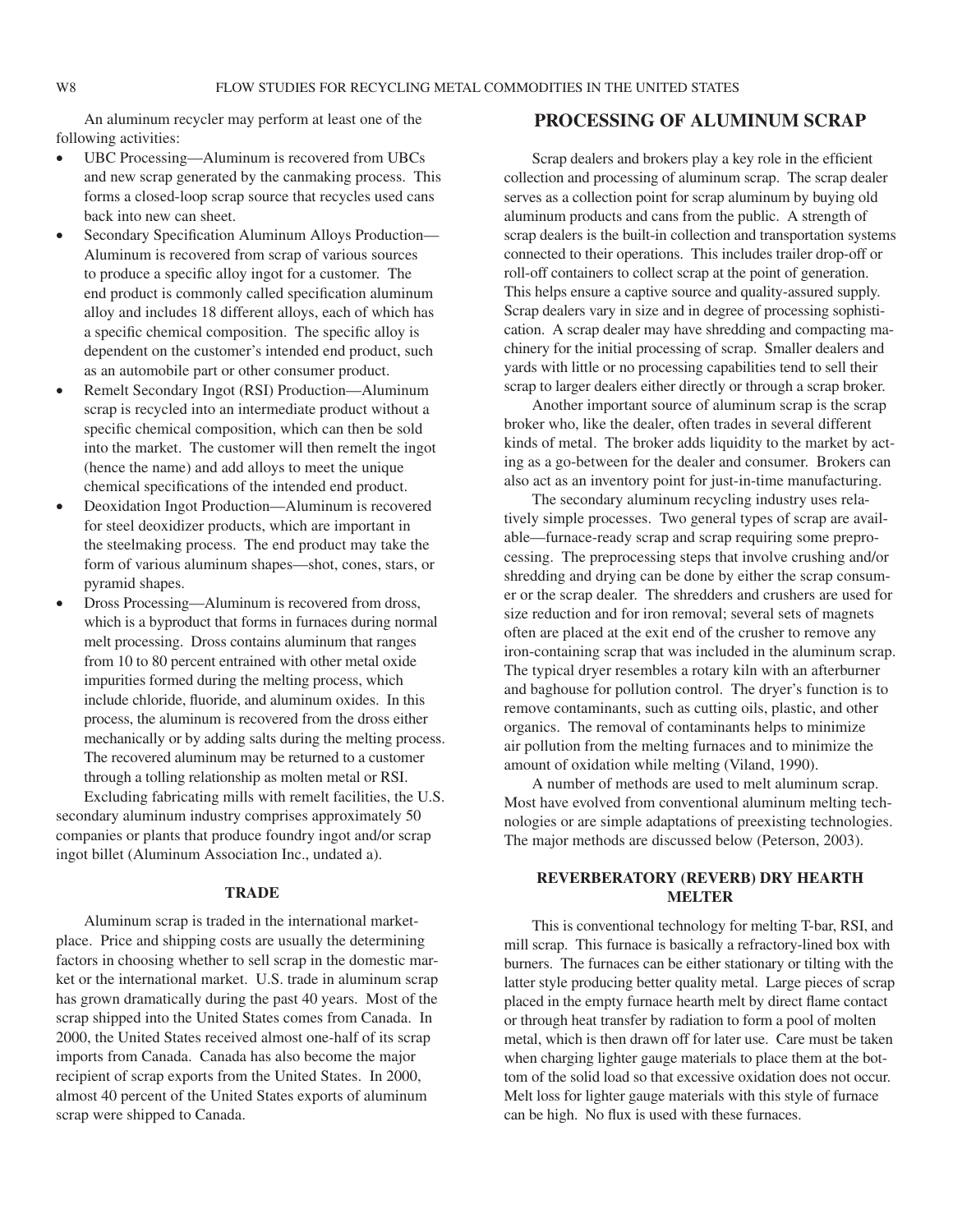#### **Side-Bay Hearth Melter**

This furnace is an adaptation of the conventional reverb furnace. The furnace maintains a significant metal heel at all times; a metal heel is metal that remains in the furnace after the removal of the major portion of the contents. Scrap is charged to an external side bay and is not exposed to the burner environment. The burners inside the hearth supply heat to the metal, which is then circulated by a molten metal pump to the side bay where melting of the scrap charge can take place. Lighter gauge scrap can be melted in this furnace with higher recovery because of the lack of flame exposure. The side bay is often charged with a chloride salt flux to protect the molten metal and to remove the oxide films and particles from the scrap. The byproduct from the side bay is called black dross and is a mixture of salt components, oxides (films and particles), and metal droplets. Because of the flux usage, the molten metal is generally quite clean and free of oxide impurities.

#### **Stack Melter**

The stack melter is another variant of a conventional reverb hearth melter. Heavier scrap pieces and ingots are charged into a special holding area. The furnace flue gases exit the furnace through this holding area and are used to preheat the scrap. Scrap moves down to the hearth until it reaches a ledge where the scrap finally melts and enters the metal pool. These furnaces have much higher energy efficiency than conventional reverb furnaces. Metal quality is reported to be high because oxide films usually stay on the hearth ledge. The furnace is restricted to heavier scrap and small ingots that fit into its material handling system. Turnings and light gauge scrap cannot be used.

#### **Rotary Furnace**

The rotary furnace is the "all-purpose" furnace of the aluminum industry. Because of its excellent mixing properties as a result of the barrel rotation, the rotary barrel has good thermal efficiency and can handle many different types of materials, which include extremely dirty scrap and drosses. As in the case of the side-bay furnace, a chloride flux is used to trap and hold the oxide impurities. Although oxides can be generated during the melting process, the flux captures and holds them, thus resulting in a relatively clean metal.

#### **Induction Furnace**

The induction furnace is the only commercial furnace that melts the scrap without the use of a combustion system. The induction coils couple with the electrically conductive aluminum and cause the scrap to heat and melt. Without direct flame impingement on the aluminum scrap, the metal temperature can stay lower and the oxidation process can be impeded. The coupling also induces a strong mixing action on the molten metal. Because of this mixing, oxide films and particles that are generated can get pulled into the metal pool.

#### **Outlook**

Recycling of aluminum scrap is significant in economic, energy, and aluminum resource savings, as well as in environmental protection. The aluminum recycling industry has saved and will continue to save billions of dollars in energy and material costs compared with primary aluminum production costs. Recycling aluminum requires less than 6 percent of the energy to extract aluminum metal from bauxite ore and has helped contribute to significant amounts of commercial energy savings (U.S. Department of Energy, 2003). Recycling provides a continuous source of aluminum, and no matter how many times it is melted and recast, recycling does not change aluminum's basic properties.

The packaging, transportation, building and construction, consumer durables, electrical, and machinery industries anticipate increasing their use of aluminum, which will increase the eventual supply of aluminum scrap available for recycling. Since its inception, the aluminum beverage can has been the most visible and significant source of aluminum scrap. As the transportation industry, particularly the automotive industry, increases its use of aluminum materials, these products, too, will play a significant role in the future availability of aluminum scrap. The industry, however, will need to continue to develop new technologies to recover and to identify the more complex types of scrap that will be found in today's and future automobiles. Automobiles contain a mixture of recyclable parts in close contact. Separation technology will play a large role in segregating and preserving the value of each of these parts.

For these reasons, the aluminum recycling industry should continue to grow. The increased use of aluminum in the automotive industry with its longer life cycle has delayed the return of increasingly large tonnages of automotive aluminum scrap to the market. This material, however, will eventually become part of the scrap flow stream and thereby increase the recycling rate and improve the recycling efficiency as well.

Aluminum recycling has been around for nearly 100 years. The continued use of aluminum assures the industry of a continuous supply of feed material and a growing market for recycled aluminum.

#### **References Cited**

- Altenpohl, D.G., 1998, Aluminum—Technology, applications, and environment (6th ed.): Warrendale, Pa., The Minerals, Metals, and Materials Society, 473 p.
- Aluminum Association Inc., 1998, Aluminum recycling casebook: Washington, D.C., Aluminum Association Inc., 28 p.
- Aluminum Association Inc., 2001, Americans recycle 2 of 3 aluminum cans: Washington, D.C., Aluminum Association Inc. press release, April 19, 4 p.
- Aluminum Association Inc., [undated]a, In-depth information/ recycling process: Web site at http://www.aluminum.org/ Content/NavigationMenu/The\_Industry/Recycling/In-depth\_ information/In-depth\_information.htm. (Accessed March 31, 2004.)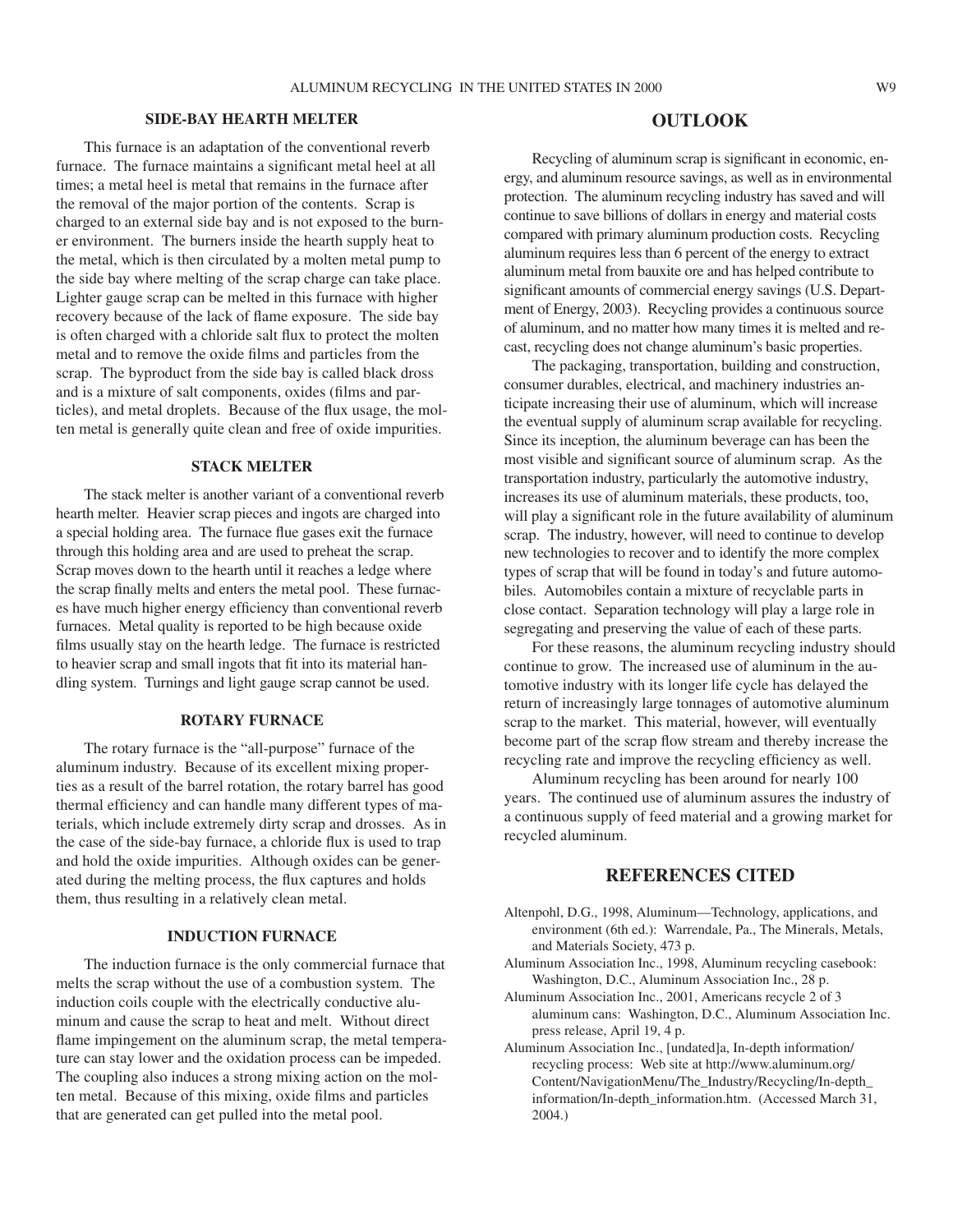Aluminum Association Inc., [undated]b, The industry—Overview: Web site at http://www.aluminum.org/Content/NavigationMenu/ The\_Industry/Overview/Overview.htm. (Accessed November 21, 2002.)

American Metal Market, 2001a, AMM nonferrous scrap prices: American Metal Market, v. 109, no. 1, January 2, p. 15.

American Metal Market, 2001b, AMM secondary ingot indicator: American Metal Market, v. 109, no. 1, January 2, p. 15.

Bruggink, P.R., 2000, Aluminum scrap supply and environmental impact model, *in* Stewart, D.L., Jr., Daley, J.C., and Stephens, R., eds., International Symposium on Recycling of Metals and Engineered Materials, 4th, Pittsburgh, Pa., October 22-25, 2000, Proceedings: Warrendale, Pa., The Minerals, Metals & Materials Society, p. 809-822.

Can Manufacturers Institute, 2001, 2000 annual report and can shipments report: Washington, D.C., Can Manufacturers Institute, 18 p.

Container Recycling Report, 2001, Aluminum ingot and UBC prices, in cents per pound: Container Recycling Report, v. 12, no. 1, January, p. 2.

International Aluminium Institute, [undated]a, Applications— Transport—Aerospace: Web site at http://www.world-aluminium.org/applications/transport/ aerospace.html. (Accessed November 21, 2002.)

International Aluminium Institute, [undated]b, Applications— Transport—Automotive: Web site at http://www.world-aluminium.org/applications/transport/ automotive.html. (Accessed November 21, 2002.)

Metal Bulletin Monthly, 2001, Re-constructing the aluminum sector: Metal Bulletin Monthly, no. 368, August, p. 20-23.

Patterson, S.H., and Dyni, J.R., 1973, Aluminum and bauxite, *in* Brobst, D.A., and Pratt, W.P., eds., United States mineral

resources: U.S. Geological Survey Professional Paper 820, p. 35-43.

Patterson, S.H., Kurtz, H.F., Olson, J.C., and Neeley, C.L., 1986, World bauxite resources: U.S. Geological Survey Professional Paper 1076-B, 151 p.

Peterson, R.D., 2003, The secondary metal supplier and metal quality, *in* Crepeau, P.N., ed., Light metals 2003, San Diego, Calif., March 2-6, 2003, Proceedings: Warrendale, Pa., The Minerals, Metals & Materials Society, p. 1075-1081.

Platts Metals Week, 2001, Platts Metals Weeks annual price averages for 2000: Platts Metals Week, v. 72, no. 6, February 5, p. 18.

Plunkert, P.A., 1990, Aluminum recycling in the United States—A historical perspective, *in* van Linden, J.H.L., Stewart, D.L., Jr., and Sahai, Y., eds., International Symposium on Recycling of Metals and Engineered Materials, 2d, Williamsburg, Va., October 28-31, 1990, Proceedings: Warrendale, Pa., The Minerals, Metals & Materials Society, p. 61-68.

Plunkert, P.A., 1999, Aluminum, *in* Plunkert, P.A., and Jones, T.S., comps., Metal prices in the United States through 1998: U.S. Geological Survey, p. 1-3.

Russell, Alison, 1999, Bauxite & alumina—A guide to nonmetallurgical uses and markets: Surrey, United Kingdom, Metal Bulletin plc., 112 p.

U.S. Department of Energy, 2003, U.S. energy requirements for aluminum production: Web site at http://www.oit.doe.gov/ aluminum/tools.shtml#Energy. (Accessed July 30, 2004.)

Viland, J.S., 1990, A secondary's view of recycling, *in* van Linden, J.H.L., Stewart, D.L., Jr., and Sahai, Y., eds., International Symposium on Recycling of Metals and Engineered Materials, 2d, Williamsburg, Va., October 28-31, 1990, Proceedings: Warrendale, Pa., The Minerals, Metals & Materials Society, p. 21-31.